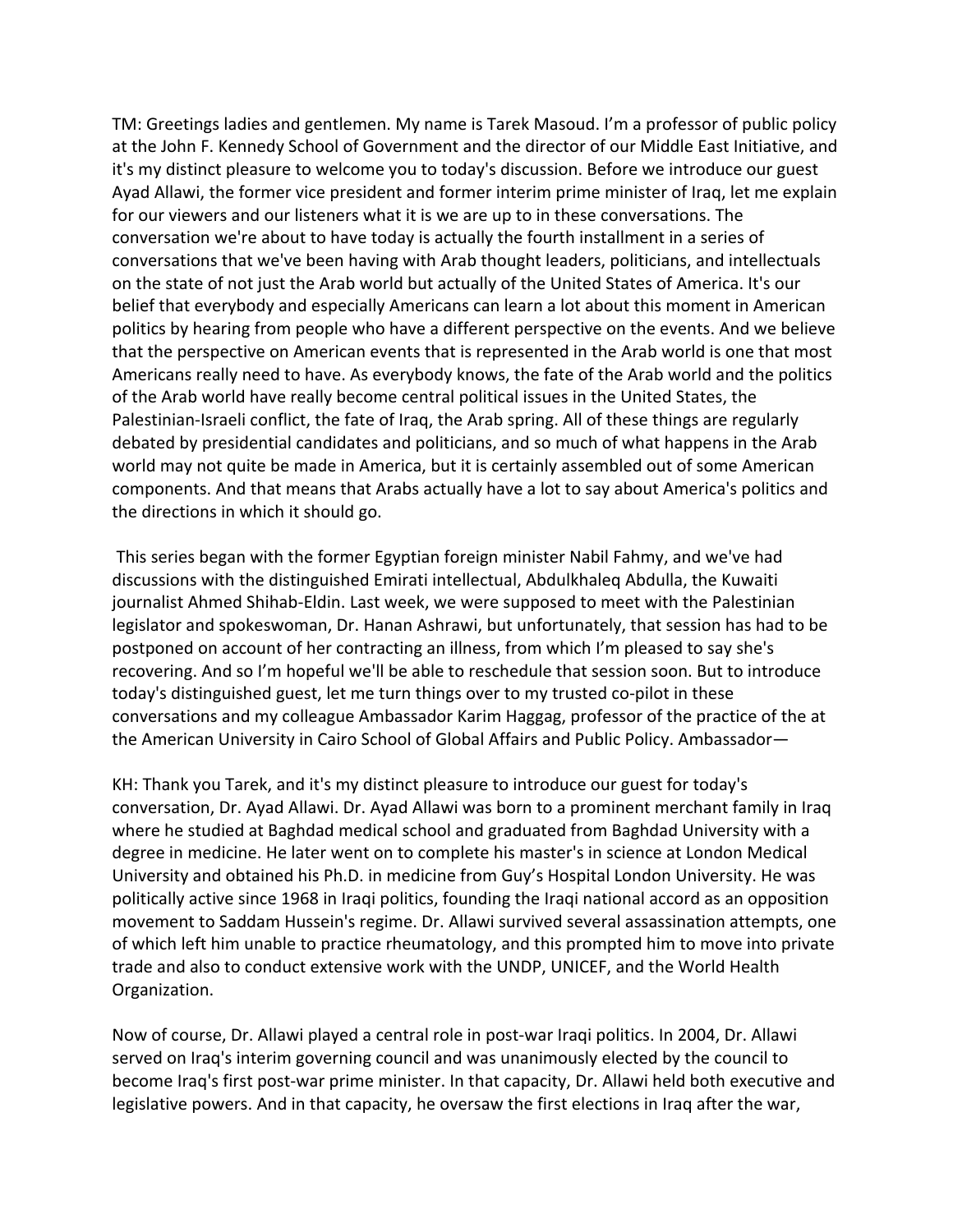which resulted in the peaceful transfer of power in 2005. In 2010, the Iraqi bloc headed by Dr. Allawi was declared the winner of national elections conducted during that year. Dr. Allawi still leads the Iraqi National Court, a national political party that promotes a civil state serving democracy and stability in the wider Arab and Islamic world. He remains actively engaged in Middle East politics and, of course, Iraqi politics. And currently, he heads the Wataniya coalition, a national cross-sectarian political bloc that will contest the next national election in Iraq. Dr. Allawi thank you for taking the time to join us in this conversation.

AA: Thank you ambassador. You did it best, better than me, the background.

KH: Thank you so much so Dr. Allawi. We, of course, want to focus our discussion with you today on your view of American politics and American foreign policy and especially the relationship between the United States and Iraq from your perspective. But if I could start by a very direct question about the upcoming presidential elections, which is now five days away. In your view, what are the stakes for Iraq in this election.

AA: The most important is security, is the domination of Iran and partly Turkey on the Iraqi affairs. And without the support of the international community, it will be very difficult for Iraq to resist the Iranian domination, as well as the Turkish interference in Iraq's affairs, especially vis-à-vis the north of Iraq, Kurdistan and Mosul and the province of Ninevah, where we have a big contingent of Turkish army present there in an area called Bashiqah. This is number one. Number two: Iraq, unfortunately, because of the huge corruption is almost regarded now as a very depressed country financially, although Kadhimi has the capabilities. But it is relying on foreign support, the World Bank as well as the International Monetary Fund. The elections in America will be very useful to us because without the help of the international community, it's going to be very difficult for Iraq to bypass this this current stage where it is passing through, where we have foreign domination, an economic weakness.

And, we have the other problems in the Middle East, and indeed, the problems occurring between America and Iran, between the international community and Iran, between Russia and Iran, America and so on. And Iraq is becoming the area of theater for conflict, and all this. That's why we are very much in need of the help of the international community. And don't forget my friend, Mr. Ambassador, that the United States have a moral, political, as well as indeed a legal commitment to Iraq, to support Iraq, to pass through this difficult phase. But we are looking forward to the elections in America and who is going to achieve supremacy, ultimately by the will of the of the people of the United States. And we will take it from there. We definitely are preparing for visits to the United States after the elections to expand and discuss the issues that are bewildering Iraq and hindering the progress of Iraq and the progress of stability in Iraq.

KH: Dr. Allawi, I think it's very interesting what you said about the United States having a political and moral commitment and legal commitment. But would you agree that the relationship between the United States and Iraq lately has been somewhat less than consistent? I mean just recently the Trump administration threatened to close the American embassy in Baghdad if the Iraqi government does not take serious steps to contain the threat of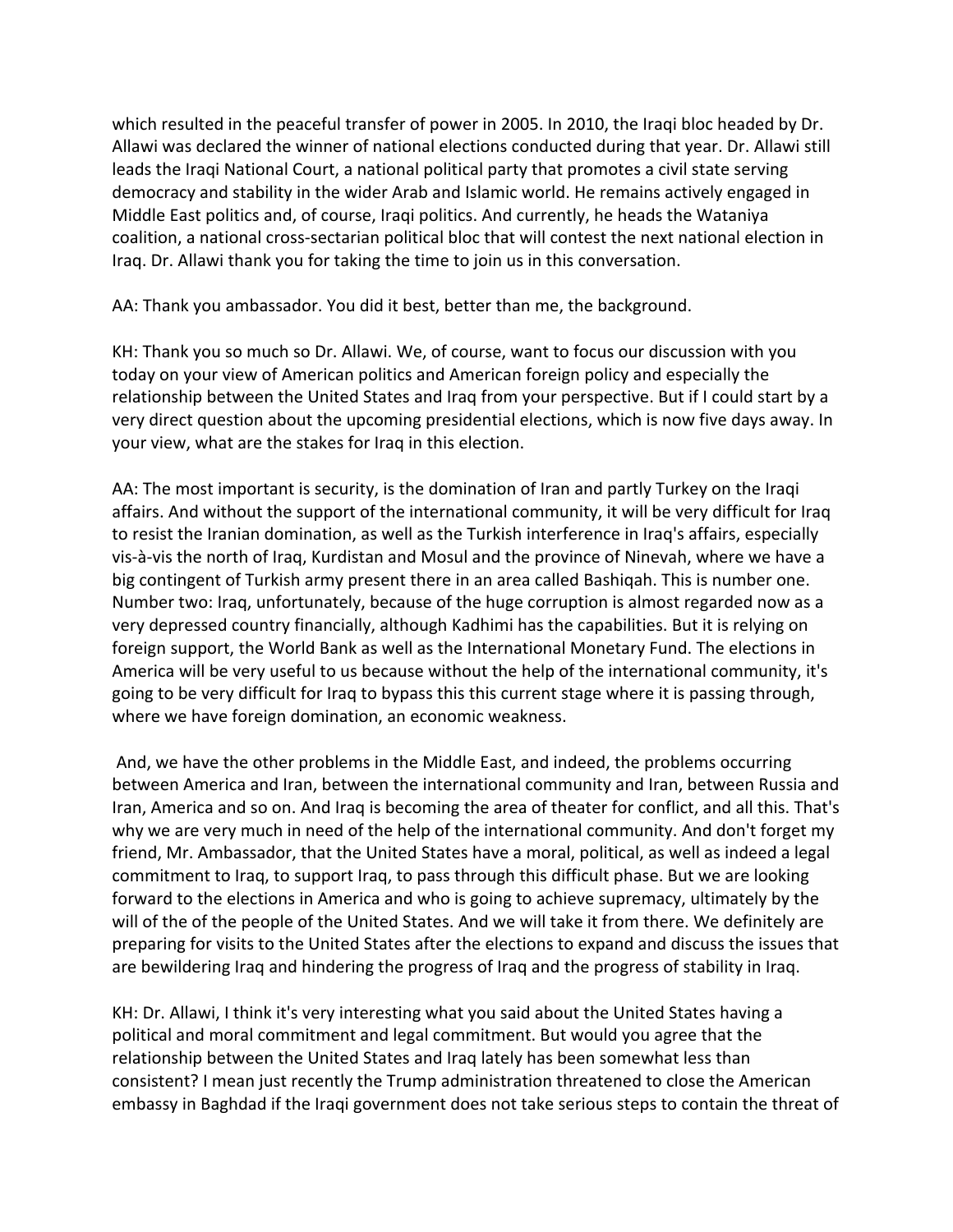pro-Iranian militias. And of course, this came after what was perceived to be a very successful visit by prime minister Kadhimi to Washington, where several agreements were reached, including an agreement to draw down the number of American forces in Iraq. Did do you see this as a signal from the United States that it is becoming less committed to Iraq's stability?

AA: It's absolutely a clear signal that it's becoming less committed to Iraq, and that's why I'll say the United States and America have a lot of significant responsibilities, legal and moral and so on. Unfortunately, the balance tilting towards Iran, rather than remaining with Iraq. And the sovereignty of Iraq was held by the Americans. And the Americans, when they committed a lot of mistakes during occupation, including abolishing the institutions of Iraq like the army and the intelligence and the judiciary and so on, really helped a lot the Iranians to infiltrate gradually, steadily, and progressively, the Iraqi system and get control—ultimately the way that it is now, controlling the country. Even the funding for Iran, a lot of it— I would say at least 30 to 40 percent—comes from siphoning money from Iraq through the various processes. That's why, the Americans, it's very important for them. This is a significant step, when they wanted to withdraw from Iraq.

But we know, as well as I think everybody knows, that certain areas in Iraq they wouldn't want to shed and relinquish, especially Al Asad and then Kurdistan Iraq and so on because there are lots of conflicts ongoing in the region. And these conflicts only really will grow bigger and more severe in the near future. That's why I think it's a mistake committed by the United States, if they agree. Kadhimi was under pressure from various, especially from the from the militias, when he came to Washington. And because they want the Americans to withdraw, he had to make this judgment of necessity to draw down on the presence of the American soldiers in Iraq. But I think both are mistaken. The government of Iraq is mistaken, and also, the United States government is mistaken. Without a real commitment, Iran is going to destroy the whole region, not only in Iraq.

TM: Mr. vice president, let me ask you a follow-up question on this that's intended a little bit to try to corner you. So Ambassador Haggag mentioned the Trump administration's wavering on its support for Iraq. President Trump's rival is the former vice president Joe Biden, who you might remember was one of the people who floated the idea that perhaps Iraq was ungovernable as a single, unitary state, and maybe partition was a solution to its problem. So I guess I'd like you to tell me between these two candidates, one who suggested partitioning the country, the other who basically won the presidency because he said the United Sates should never have ousted Saddam Hussein in the first place, which of these two do you support?

AA: Me? Of course, without saying, not Biden, definitely.

TM: Could you explain that a little bit?

AA: Biden, you know, let me tell you. So can I elaborate on why Biden was very much against Iraq, when [he] won the elections, and then it turned out what the reasons were later on. However, in 2010 when the government was formed not us by us but by the way by our rivals,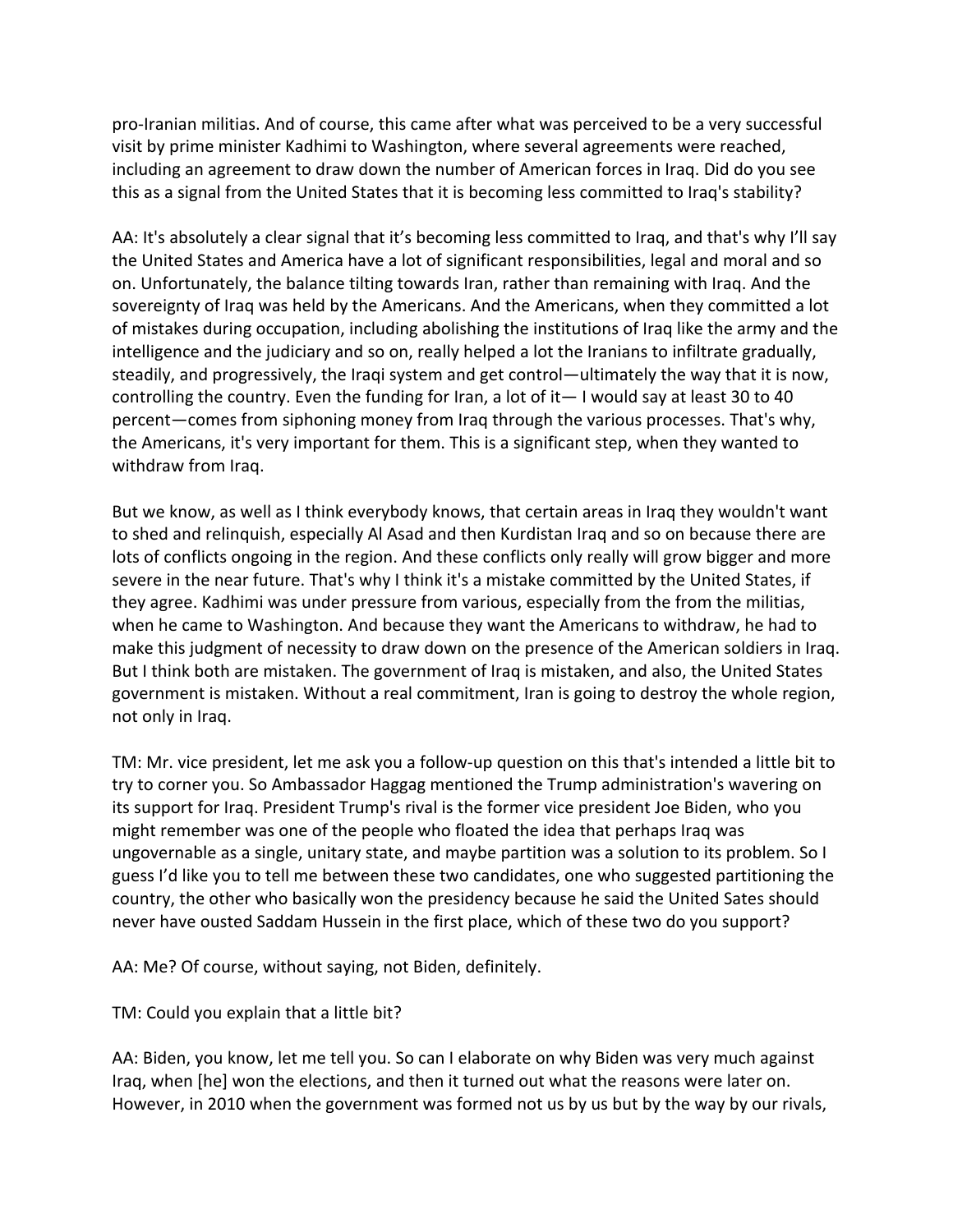Maliki and his crew. And Biden called me, and he said he used to come twice a month, at least, to Iraq to convince us to let down the premiership. And I said, the Iraqi people have decided. So you can't, and we can't do it. Unless there is a force of legitimacy, we won't be able to do it. Anyway, 2011, as we were discussing the issue of drawing down the American forces in Iraq, Biden called me, and he said what is your position on drawdown? I said you are going to surrender Iraq gradually to Iran. We don't have a proper army. We don't have proper defenses. We don't have— even the economy is ruined. And the people are really annoyed with the issue of democracy. That's why it's important for us to maintain the presence of the United States and the international community, and it is important to us. But I can't give you a definite answer because we have asked the prime minister to give us the answer to the presence of the American forces or not because he was a prime minister. He was the head of Iraq's minister of defense. He was in the sovereignty at the same time, and his Iraq security council. I said why you are questioning me? I said because Maliki is frightened. He said if I agree on keeping the American forces, Allah will turn hell on me in Iraq. I said I assume that you are recording this conversation, and we are not going to turn on against them. But you have to call him back and tell him that I will tell him in the meeting, which we are having two days from now, that we will support his decisions, whether yes or no for the extension of American forces. I said but we are adamant that we should have a kind of agreement on the rules of engagement for the forces. I said that's just fine.

The meeting took place, and Maliki was going in circles. We were about 18 months, attending the meeting, the president and the prime minister and so on. And Maliki, I think he promised them that he was going to extend, and because of me, he didn't want to extend unless Biden convinced me otherwise. As he was going around here, he didn't want to commit himself. I said look Mr. Maliki, Biden called me, and I said whatever decision you will take, we'll support. So it is your call now. That's not ours. So let us know exactly what do you say. He said no I don't want any— I want the drawdown of the American forces in Iraq, and we are not going to have a news of agreement. This was in front of about 18 or 20—I can't remember the number of people around the discussions.

The American Ambassador then called me. I didn't see him for a week. Then, I saw him. I just said look, either you are playing a chicken and egg game with us or you have a determined policy on how to support Iraq and how to make Iraq a much serene place and stable place with the wealth you are doing, the diversification, the disrupting of the army with political intelligence. We can't go ahead and fend for ourselves. So anyway, Mr. Biden played negative roles in Iraq, whether in the succession of the elections, when we won the elections and then by advocating partitioning the country and then by believing that Maliki need to adjust himself and make a decision on another drawdown. I think —if you allow me to say— that unfortunately during the last administration and even the one before, the Americans did not have a post-conflict policy, what to do and what not to do—and not only in Iraq but in the Middle East. And when I went myself to Mr. Mubarak, Mubarak and King Abdullah [of] Jordan and said that we should carry on a conference for the neighborhood of Iraq, as well as the P5 on the on the level of ministers of foreign affairs, Mubarak said immediately we will host the unity conference. And I said Kofi Annon can run it under the auspices of the UN. We need to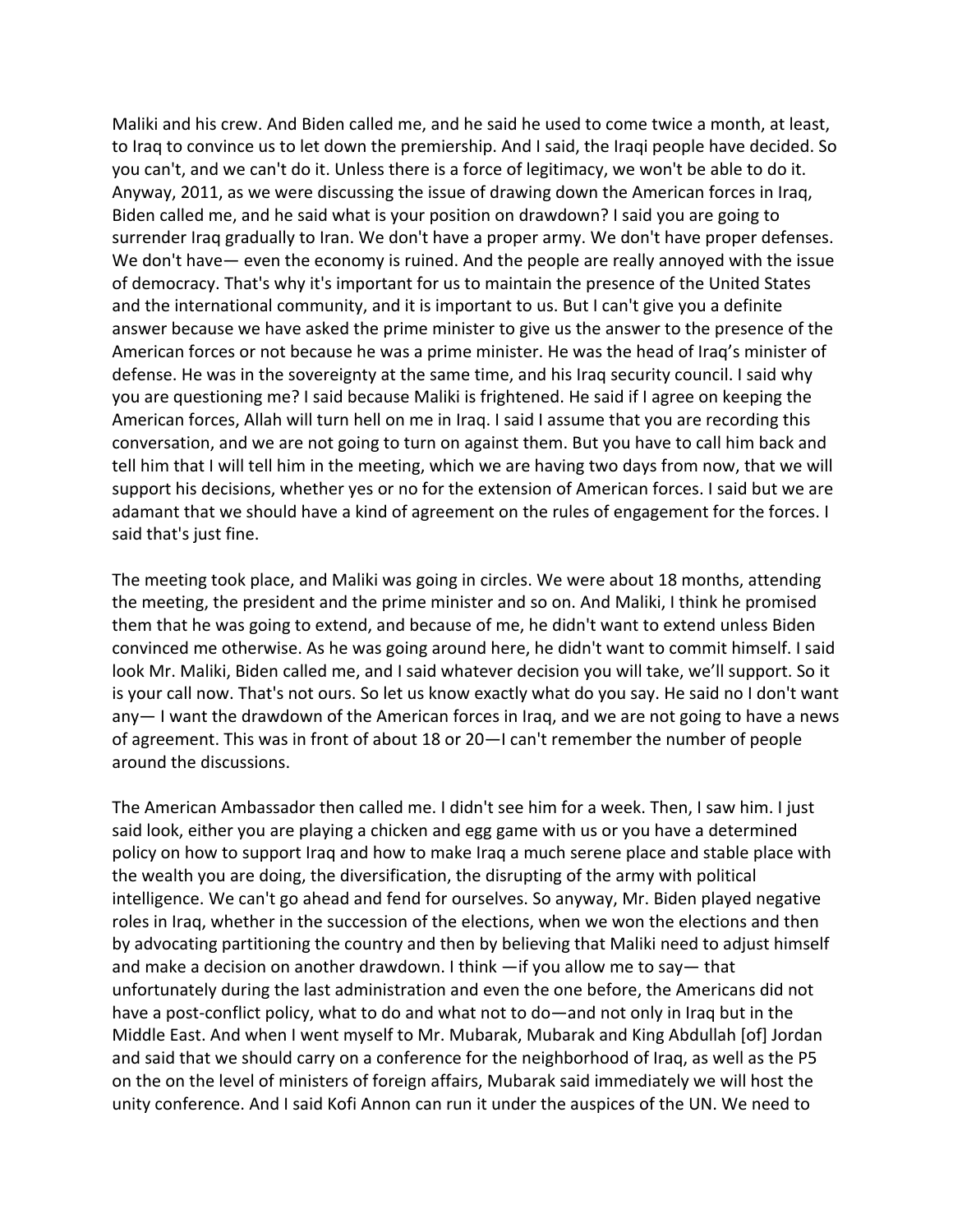play again stabilizing the region by connecting the internal politics to the regional policies, especially vis-a-vis what Iran and then Syria was trying to do to undermine the Iraqi situation. But again, you know all this went, and then ultimately, we had the conference. It was a very successful conference, very productive. Iran attended, and Syria attended, and all the rest of the Gulf Cooperation, as well as the Arab League. It was hosted by Egypt.

That's why we feel that Biden is not really too much concerned about Iraq and what Iraq should do and should not do. We think that Obama also is— I mean Trump is going the wrong way by saying that we want to draw down the forces in Iraq. We have now in Iraq a very foreign formidable force of militias, much stronger than the army, very well equipped. I just can't see the Houthi in Yemen, what they are doing. They have long-range missiles and so on. We have the same in Iraq, similar. That's why I think America needs to re-visit this policy, whoever comes to power, and re-examine their policies and attempt to really stabilize this whole region of the Middle East, including the peace process between Israelis and Palestinians. Otherwise, the whole region will be engulfed in struggles and problems, and it will definitely spill over into the entire world, not only to the to the neighboring countries.

TM: Dr. Allawi, you know, you've spoken eloquently about how the United States has a moral responsibility to stabilize, not just Iraq but the region. But of course, it's not just the region or Iraq that is engulfed as you say in struggles. It's also the United States. And we know that for, you know, the past 15 years, it's almost become bipartisan consensus, at least on the part of American voters, that the decision to invade Iraq and unseat Saddam Hussein was a bad decision from the standpoint of the American national interest, such that you have rare agreement really on the part of both parties in terms of not really wanting to deepen their involvement in Iraq. And you're calling for the United States to deepen its involvement in Iraq. So what is the political argument that you make to America, sir? Go ahead. Am I misunderstanding you?

AA: Yeah I'm not deep in the involvement but really to help and providing the stability of the region.

TM: What does that entail specifically in your view?

AA: Not fighting and not sending troops by deterrent and by putting pressure on those who are trying to muddy the waters in the region, as they are putting pressure on Iran now. And they should be putting pressure on Turkey. This is the answer really. That's not the answer, and wallahi, we have done what we need and what we can do and goodbye to you. And you will have to face your fate. Because if you look at the events that have happened after the occupation—we were against the occupation. We were supporting an inside change of power by supporting the forces of change inside the country, and we told the Americans this. We told the British this. We told the even the Russians this. But we don't think that the Americans should be involved in fighting. They should use their presence in the international policy of the United Nations to put pressure on those who are causing problems and forming problems in the Middle East. And it's very obvious now. I mean Iran is wreaking havoc on Lebanon, Syria,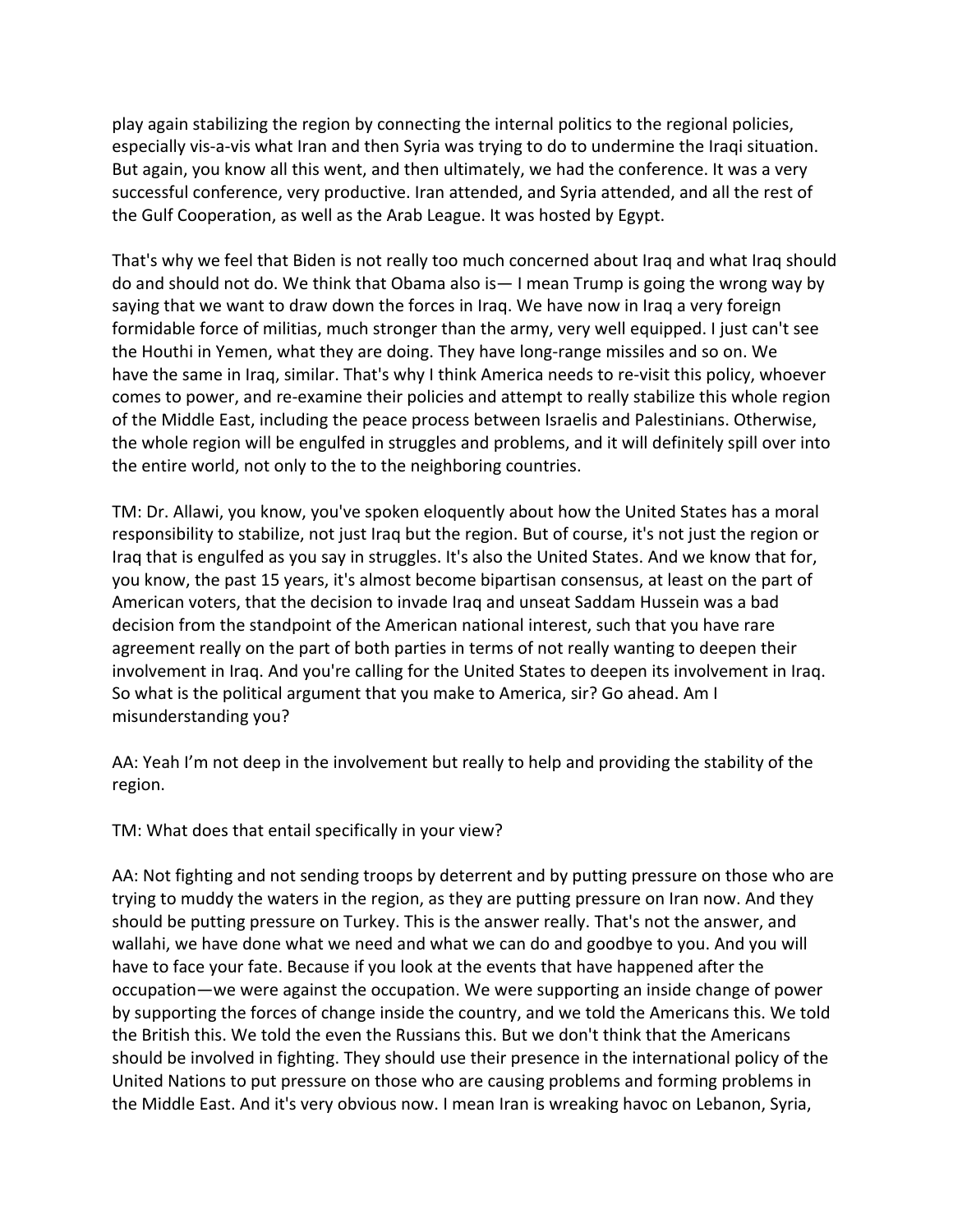Iraq, Yemen, Bahrain, Palestine, and we don't want a war, by the way, with Iran. We want Iran to resort to kind of peaceful solutions and to supplement and to trade benefits with the region and with Iraq. Indeed but not really to use its forces either in Yemen nor in Syria nor in Lebanon or in Iraq. We don't want this. That's why when I say the moral responsibility of the United States lies— and the decisions that can be taken in the United Nations and by the decisions that can be implementing kind of sanctions on Iran, selected sanctions, not to make the people miserable but to make the government of Iran suffering until they repent and decide to withdraw from the involvements and problems they are causing.

KH: But Dr. Allawi, perhaps if we can ask you to clarify a little bit more on the issue of Iran, which you very clearly highlighted as being one of the key challenges facing Iraq moving forward. Now of course, it seems that the issue of Iran's role in Iraq is partly a function of U.S. policy towards Iran. Now you've criticized the Obama administration for leaving a vacuum in Iraq, which Iran has moved to fill. However, it seems that the maximum pressure policy adopted by the Trump administration against Iran has turned Iraq into a sort of battlefield between Iran and the United States. In your view, what exactly should the United States do to contain Iranian influence in Iraq?

AA: Wallahi, there are two routes that I can think of. The one is getting to try and to squeeze Iran politically speaking, not only the United States but with the help of Russians, the Chinese, all the countries. This is number one— squeezing Iran, politically speaking. And secondly, I think there should be some sanctions on certain individuals in Iran and maintaining the sanctions because what they are doing creating sanctions. But at the same time, Iran is trying to siphon money from Iraq through various means, including siphoning of oil from Iraq and selling under the banner of Iraq oil or smuggled in the Gulf region. I think those two areas, not fighting Iran. I have to be genuine, to be realistic. I try to work towards another conference five years ago, six years ago, regional conference for peace and stability and religion in the presence of Iran, Turkey, and Ethiopia to finalize the problems and to decide on a course of action that will stabilize things. And then, we will touch on the Palestinian peace process with Israel but not during this conference. But it laid the groundwork to do this, and the British government agreed on this concept, as well as the French government. And the British government sent me to Iraq after I came to London, and I went to France. [They] sent me a minister in foreign affairs, and he came too. And I said squeeze. The problem is that societies would do not want to sit with the Iranians, and the Iranians don't want to do this. But try to put pressure on both of them to come together.

So they came with an idea that on the fringes of the of the general assembly meeting, Obama will call for a conference on an anti-terrorism conference under the auspices of the United Nations. But two things happened then which destroyed the concept of this kind. I think we should bring Iran, as well as Turkey, as well as Ethiopia to a regional conference and to try and talk sense to them. But this is not happening because there is no real political pressure on Iran or on Turkey or anything. Now the pressure is building up again.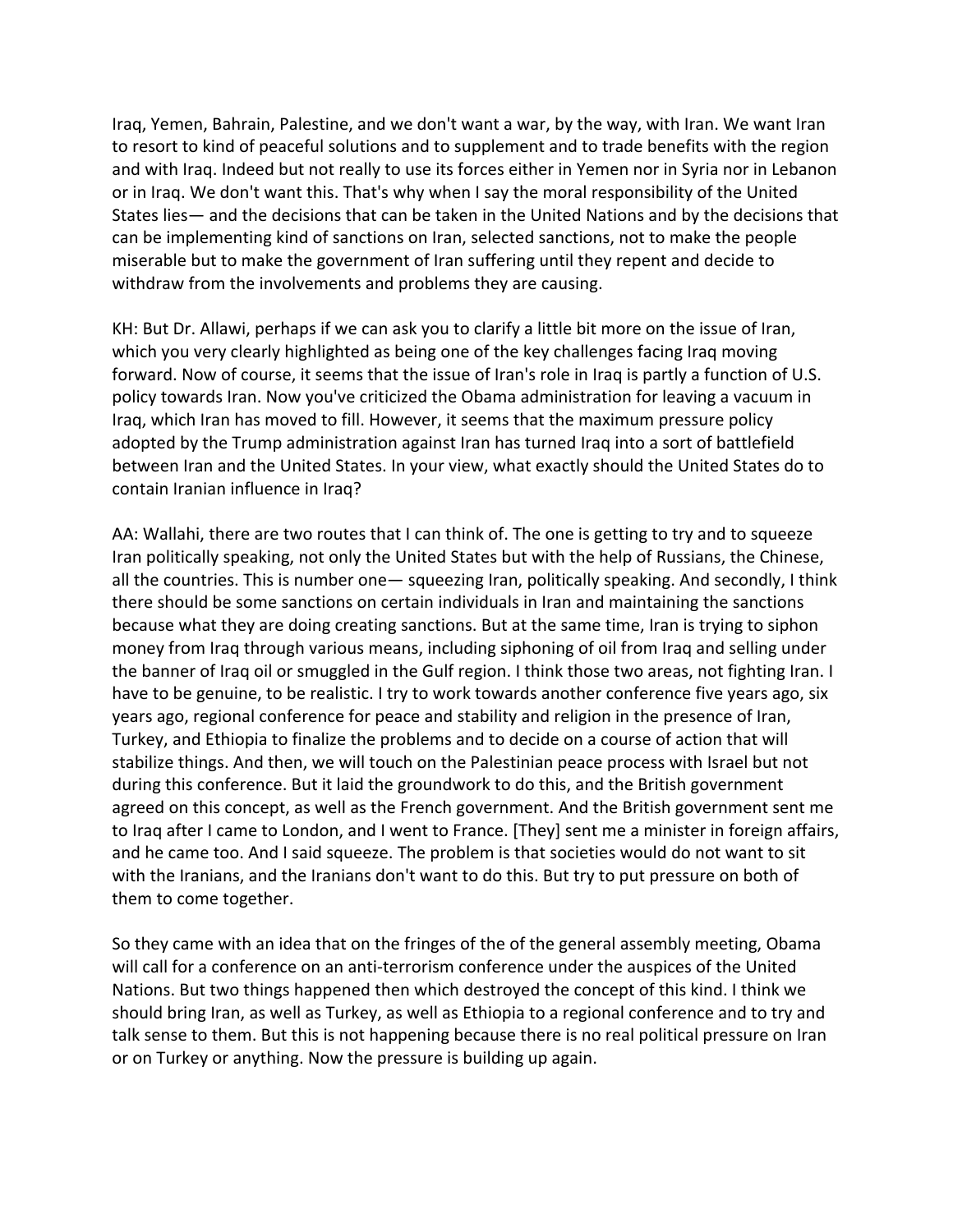But I hope that the substitute for engaging Iran in the war is really engaging them in a fruitful [way] because Iran also is tired now from the antagonism of the stability in the region. And it's tired because of the sanctions that are taking place in Iran. Sanctions are biting. We know firsthand. Sanctions are fighting, and that's why they are turning more and more towards Iraq for help because they have about 1200-kilometer borders with Iraq. But these are the ideas that the new administration of the United States should entertain and think about seriously and try to work a kind of modules, ABC. The conference works. If not, then the sanctions would have to increase and the pressure political pressure on Iran, but this would involve also getting the understanding of the Russians.

I recall very well before the Geneva II conference, we went to— I belong to our body, the Arab International Council of Relations—see the Russians with Putin. And I suggested instead of having the four countries involved in the Syrian problem to have the P5 plus the four countries plus adding another two, one European and one Arab country. And I suggested Jordan was mostly affected by it, and Putin agreed to this concept. And he said yes this is a very good concept. So we stopped on the way back in Ankara, and then we spoke. The prime minister and he were very convinced that this is the way forward. For really, we need to tackle the situation either politically through our conference, as we did in Sharm el-Sheikh—the Iranians before Sharm el-Sheikh, which was hosted by President Mubarak—The Iranians thought that they will be next on the agenda after Saddam was overthrown. And I told them —they came to see me— Khatami came to see me. He was the president of Iran. I said no the Americans do not have any animosity towards you or towards anybody else, but they had a problem with Saddam, and they were asked by the Iraq people to help us, show their help. But they did wrong thing in the operation and dismantling Iraq and the power of Iraq. They agreed to come to the conference. It was on the level of minister of foreign affairs, and they were very productive and diplomatic and likewise Syria by the way, the Arab and p5, Australia and Egypt. Well, I think there are ways of structuring the policy towards preventing the borough(?) from expanding and then blowing up. Otherwise if you leave this situation as is now, it will definitely blow up.

TM: Dr. Allawi just, you know, before we open it up to questions from the audience, we wanted to just also make sure to talk a little bit about the internal situation in Iraq in some depth. But before we move to that, I think if a listener who was asked to summarize your answer to the question what should the United States do to fulfill what you believe to be a moral responsibility to help Iraq? They would say that well Dr. Allawi really emphasizes the United States needs to do a lot of things to contain Iran, to get Iran to stop meddling in Iraqi politics, and that that could be part of the answer. But then, they might also think well what about these other problems that Iraq faces, the fact that it has a very weak state apparatus, the fact that Iraq is rocked by sectarianism, the fact that Iraq's political leaders are floridly corrupt? Is there a role for the United States to help Iraqis address those problems? And what is the U.S. role in helping Iraqis address those problems, if there is?

AA: One, these problems were resulted from the American policies in Iraq.

TM: So but that happened. So what is Dr. Ayad Allawi's argument?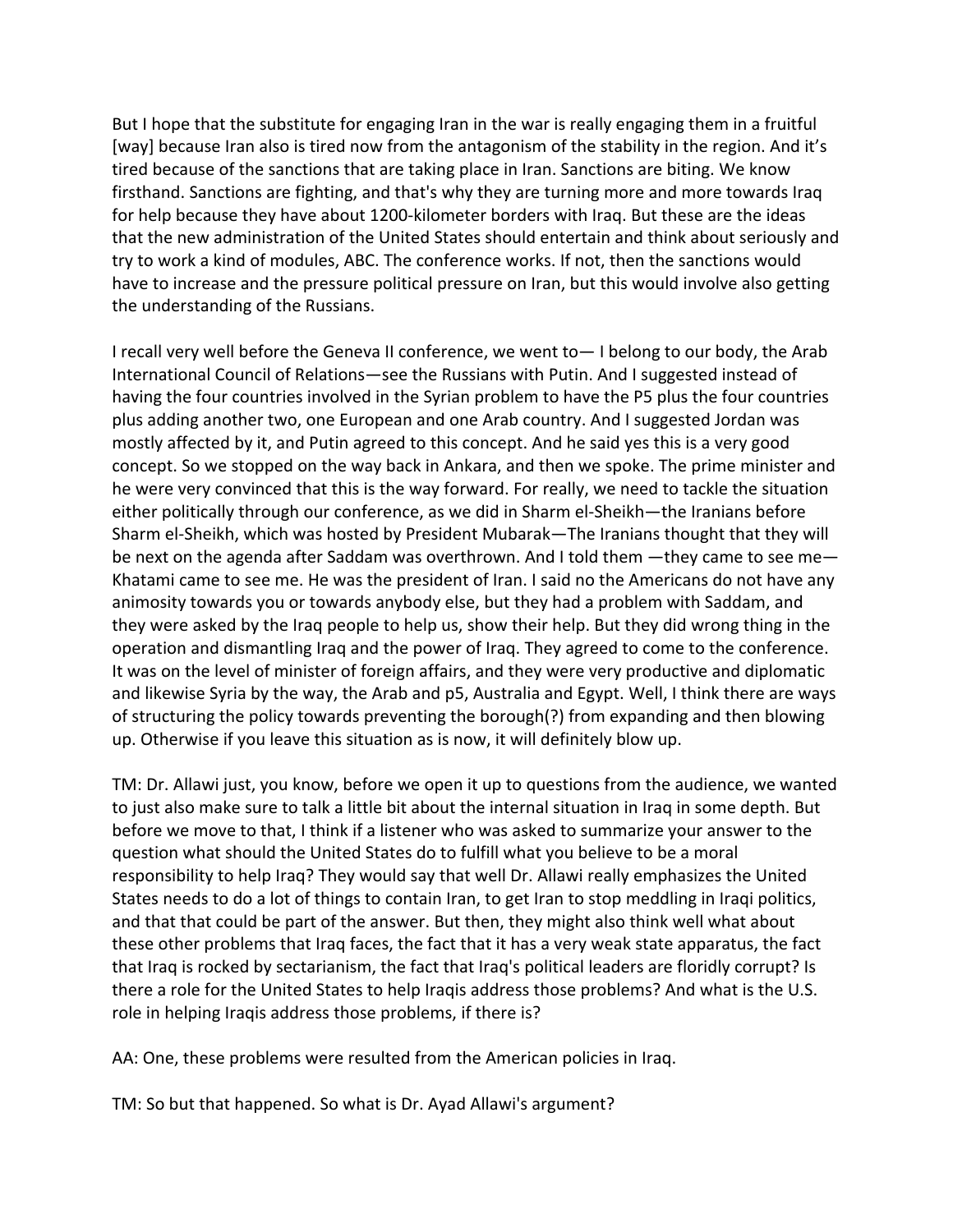## AA: Sorry?

TM: So Dr. Ayad, what do you say to Americans that they need to do in order to correct?

AA: They shouldn't interfere in these issues. The Americans, they should only interfere on the level of Iran and level of Turkey and the peace process between Palestine-Israel. These are the most important issues, and once this is resolved, the Iraqis can take over. You know, if there is no Iranian support to militias, khalas, there is no sectarianism anymore in Iraq.

TM: Got it. Your diagnosis of the problem is clear; just one question before we move to the next. You've invoked the Palestinian-Israeli conflict a couple of times. What's the connection between—?

AA: I mentioned the peace process, not the conflict.

TM: It's fair enough. Sorry, I'm the one who said conflict. The peace process, Dr. Allawi can you just spell out for us the direct connection between that peace process and stability in Iraq?

AA: You know, the countries of the region are connected to each other very strongly. What happens in Syria is bound to spill over into Iraq. What happens in Lebanon is bound to spill over into Syria. What happens in Iraq is bound to spill over into Syria and to Jordan and so on. So really, the region is very well connected. The Palestinian issue remains a very important issue, a prime issue really in Iraq. And we have to find a settlement for this peaceful process, a durable peace and a just peace between the Palestinians and Israelis who have no objection on this at all. That's why we want the help of America on strategic issues, not to get involved wallahi with sectarianism, who won the elections, and who did not win. America went very far and in depth when Biden used to come twice a month to convince me to shut power and to refuse the premiership.

TM: So Dr. Allawi, just before we move on, are we to infer from your comments about the Palestinian issue that you are personally not a supporter of the recent Abraham accords?

AA: No I am a supporter, but we need to get for the Palestinians something else. But what are going to give the Palestinians? Because ultimately what will happen—the terrorists recruit Palestinians and other Muslims saying that wallahi the Palestinian issue and Jerusalem is sold to the Jewish people. That's not right. We need the peace process. Do you know the conflict, all in the region, is between moderation and extremism, including— this is the basis of the conflict. We need the United States and the international community in the United States to help with the with the global [issues] not the small issues, who won the elections and to interfere in the elections and to help this guy or that guy. No, we want them to really look at the board as a whole and try to reach to a conclusion how to formulate a policy whereby the Palestinians would not be the problem, and they will be part of the of the solution. And they will get what they want, especially after the agreements and the United Nations and the Arab League and the Arab summits. And also Iran should refrain from intervening. The issue of sectarianism will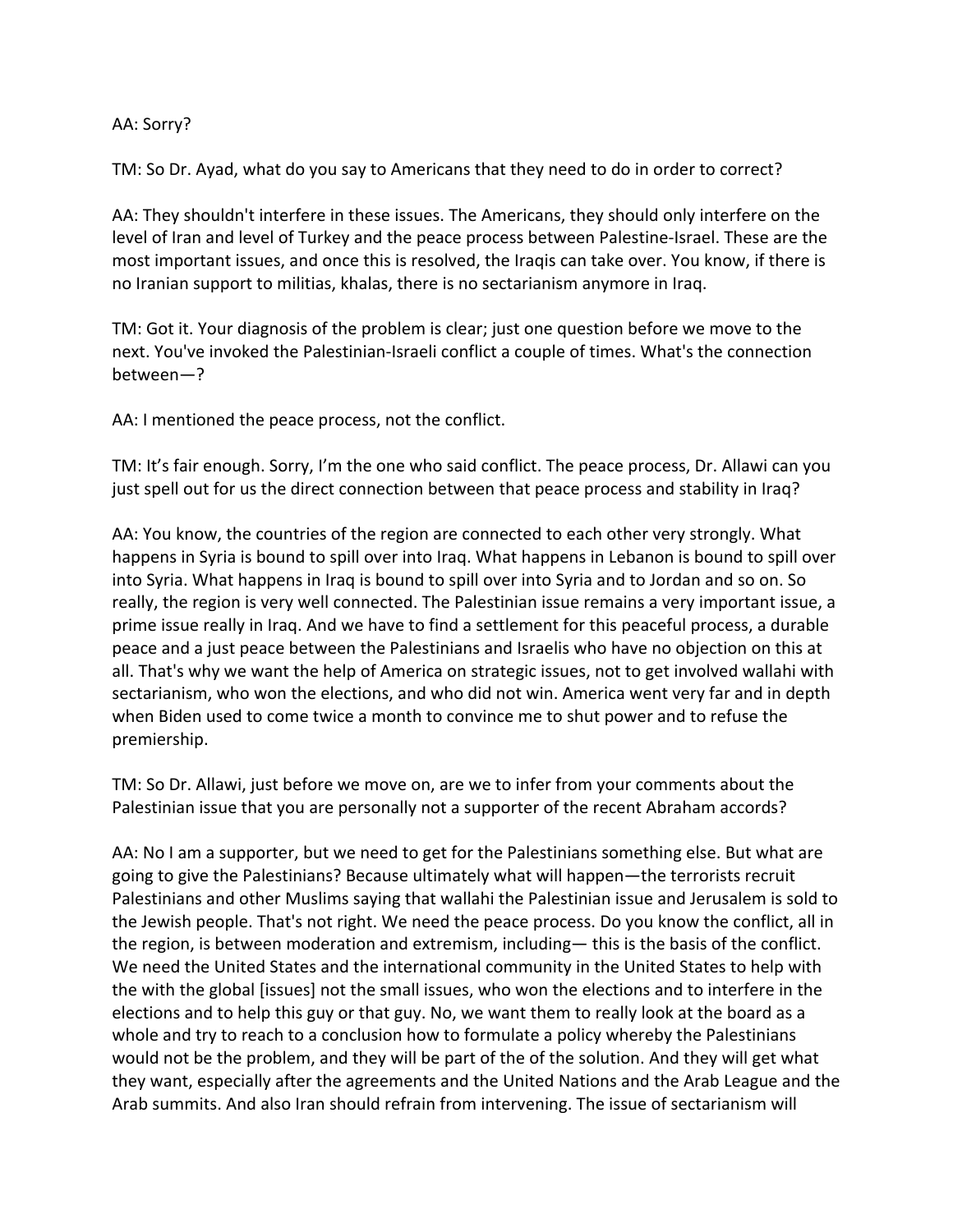finish automatically, will end up, and corruption will go. The corrupt people will go to the courts and tell us we are finished. But this is not the function of the Americans.

TM: Right, so as I understand it, the way that you bring in the Palestinian-Israeli conflict is this an issue that gives Iran some mobilizing leverage or some credibility?

AA: Zarif, the foreign minister was in Iraq a few months ago, and he wanted to see me on my own. I said no, see you with the other people. And I saw him. I said why are you giving rockets or missiles to Hezbollah and to Hamas to Israel complicate the issues? I had six, seven people with me, and he had five, four, six people. Again, I said what are you doing? He said I want the non-belligerence agreement with the Arabs. I said what have you done all this? He said I spoke to Albusaidi, the foreign minister of Oman, and I wrote an article. I said you wrote a letter to the great Sultan, to the United States asking them to discuss the nuclear issue. And now you don't write a letter to the Arab ministers for foreign affairs? Why don't you do it and have three components here that are first to zero any problems. You have problems with us? You have problems with Emirates and so on? And then based on this, the non-belligerence should include the countries and their extensions. You don't use Hamas and Hezbollah to fight. And thirdly, to threat benefits. That's all he said. Yes, it's a good idea. I'll initiate a letter. I don't know whether he did it or not, but you know, you have to reason with people. You have to put them under pressure. You have to listen and address the major concerns and then go into the details, which is not entitled by the United States to go into details or Britain or France or Russia or anybody else. But we don't want Iran to use the power that it has gained because of the Americans keeping a blind eye on the Iranian movements in Iraq, and then Iran having the upper hand and deciding what to do and what not to do.

TM: Fair enough. So Dr. Allawi, we've talked a lot about geopolitics so far, and in the few minutes we have remaining before we open it up to questions from the audience, we wanted to talk about a little bit about domestic politics in Iraq. And you know, as many of our listeners probably know, for about a year now, Iraq has been experiencing a protest movement against government corruption and sectarianism and foreign influence. And we'd love to get your perspective on where do you see this protest movement now? And where do you see this movement heading.

AA: Well this movement will expand, will increase. All the ingredients are there for the expansion of this movement. This movement is taking place in the Shia areas mostly dominated by Shia, the south of Iraq and the parts of Baghdad. But of course, this threatens Iran, and that's why the Iranians are trying to mobilize their forces to suppress the demonstrations. And until now, about six to seven hundred people have been killed, let alone those who are injured. I'm ready and happy to send you pictures. I support the demonstrations These are the peaceful demonstrations, and I say to the president, you have to meet them. I said to the prime minister you have to meet them. And we can't ignore the demands of the people, and we are talking about millions of people. So I think first of all, the demonstrations will expand. It will also spill over, not only in the Shiite area but in the Sunni areas sooner rather than later. Saladin, Kirkuk will revolt again or demonstrate, but peaceful demonstrations.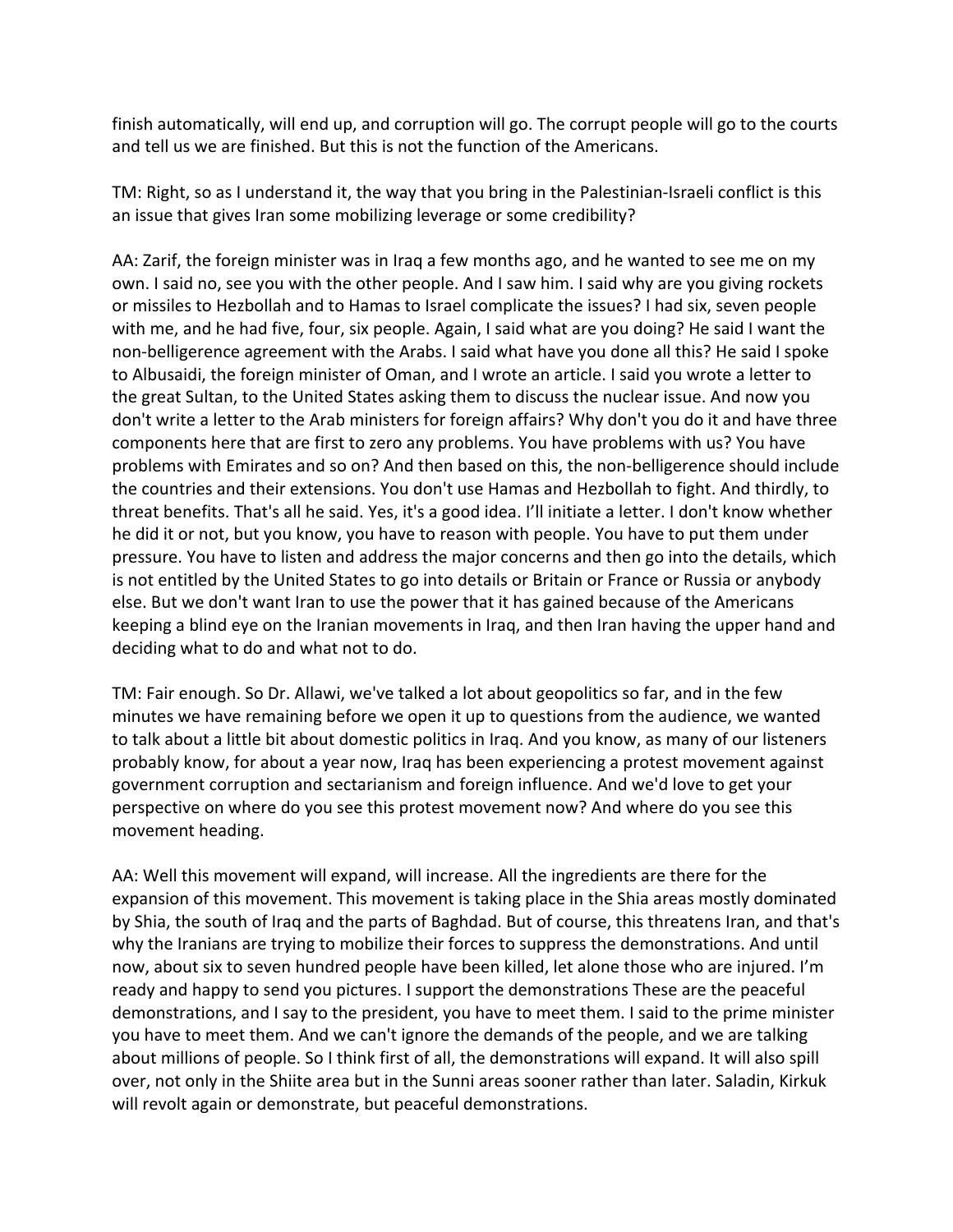And secondly, the government would be not able to be orchestrating or demonstrating new elections in Iraq. So here we are coming to a head-on collision between the demonstrators. As far as I know, the demonstrators are now engaged in trying to form a front for the various groups who are involved in the demonstrations, but I can't give you real hard figures. Iraq needs 24 million documents of elections for the parliamentary elections. 24 million. What we have now is 77 percent of this ready. And out of the 77 percent, only 50 percent of the 77 percent of the documents have been given to the ballot stations. And 50 percent are not being distributed yet. So really, the elections are not going to resolve the issues.

But once Iran stops the heavy interference and what's happening in Iraq, then I think the Iraqis will be able to resolve this. The government is trying to buy time, is not working on a very clear structured policies forward, trying to buy time to do things here, to do things there on a haphazard basis. This is not what this Iraq requires. Plus the fact that they have found themselves between Iran on the one side and America on the other side. This is, again, causing a lot of madness, politically speaking in Iraq. And then as we are drifting, the increase of problems between the Kurdistan region, which is more stable than the rest of Iraq and the rest of Iraq, we are going to see more corruption. The situation remains as is. We are going to see much more people who are coming, either representing Iran or representing foreign powers or regional foreign powers. It's a big picture. That's why we need the help of the international community, as I said, and let me reiterate this, to put a stop on Iran involvement by hook or crook, by pressure, or by convincing but not with the interference. And if America leaves the Iraq and of course, the allied forces of America, then I assure you, you will have problems throughout the Middle East and also in the United States and also in Europe. Believe me, either through refugees or sleeping cells or whatever. That's why it's a fight for the future of the world really. In a way, this is how I see it.

TM: That's a fairly dramatic warning. Karim, you had the next question.

KH: Dr. Allawi, I think what you outlined in in terms of the dynamics in Iraq really leads us to ask you about the future of your political vision for Iraq moving forward. Now you have been very vocal in advocating for a secular Iraq, for an inclusive political order in Iraq, for all Iraqis regardless of religious sect or ethnicity. And yet, the Iraqi national accord today only holds a small number of seats in the Iraqi legislature. Do you think that is reflective of a lack of belief in the political project that you have advocated so forcefully for? And if you could also touch on whether you think you should have received more support from the United States in supporting that vision.

AA: No, we don't need the support. We need the support of the United States vis-a-vis Iran and control Iran and to help us on Iran. But let me tell you something great. Whatever the demonstrations are chanting now is really our vision. They don't want sectarianism. They want a secular Iraq. They don't want a religion to be interfering in Iraq's affairs. They don't want Iran. They don't want America to interfere in the details of issues in Iraq, if you follow up the demonstrations and the slogans of demonstrations. So really what we have cultivated is now mushrooming, getting larger and larger. And the population of Iraq are chanting, "neither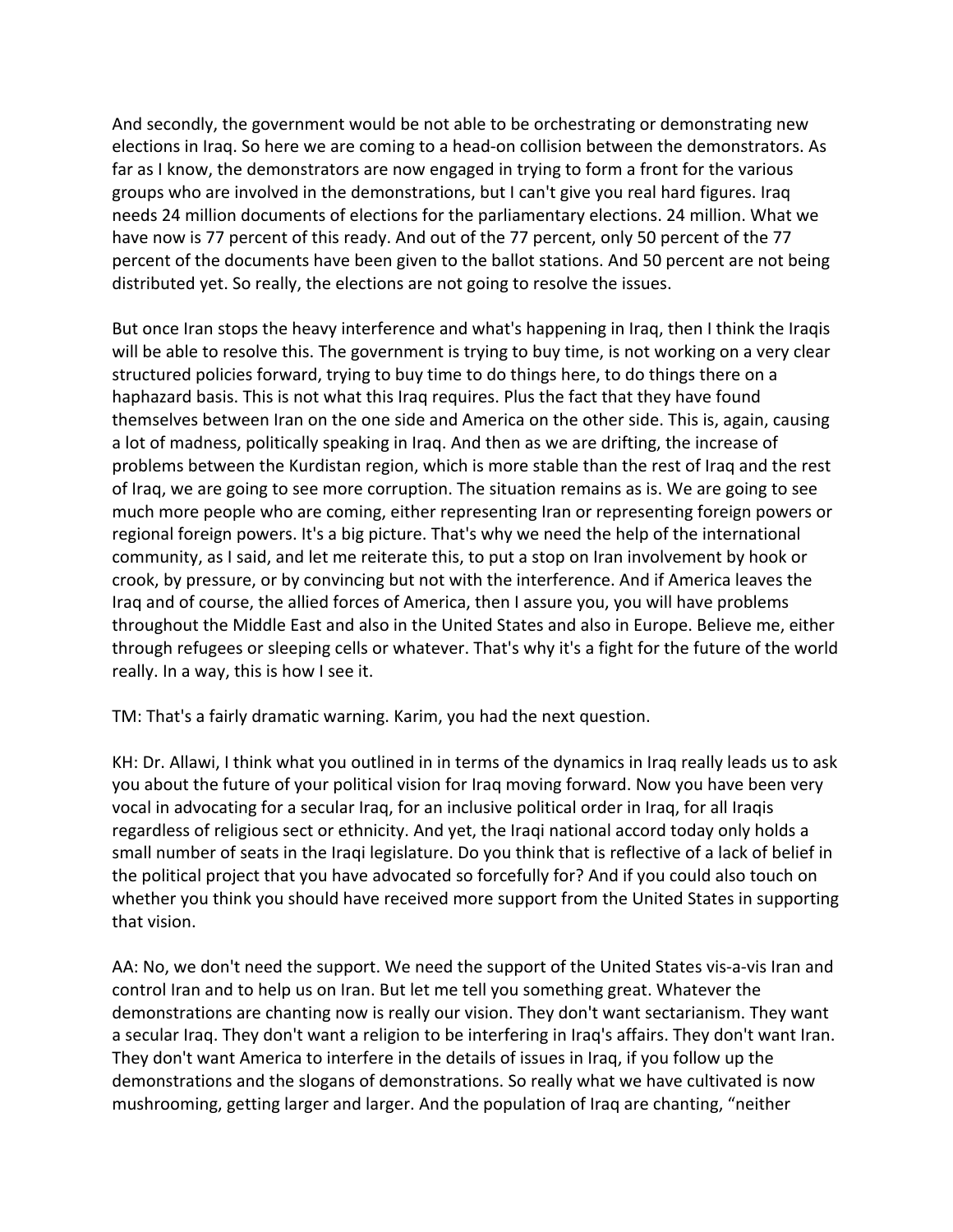America nor Iran, our revolution is a young revolution" (one possible rough translation). The protests are really forceful in Karbala and Najaf. So really, the ideas of secularity, which we injected into the in the whole system in Iraq, and I agree with the Americans and with the allied forces. No Shiite can run Iraq. No Sunni can run Iraq. No Christian can run Iraq. No Arab. It has to be run by Iraq and secular Iraqis. Now the tide is very much flared up. That's why I tell you frankly and with all honesty, I was disillusioned a year ago, very much disillusioned with the way that Iraq is being run, when Adil Abdul-Mahdi died. The prime minister told them this. But what brought my interest back really is the demonstrations, which were spontaneous but the same slogans that we used, and we stood for. And we lost the elections in 2018 because only 20 percent of the people went to the ballot boxes, not 20 percent, only after the electoral course in Iraq. That's why I feel very pleased, very happy that what we have said turned out to be right, and the Iraqis are rallying now along these points very much. And there are 700 people so far have been killed and many injured and many disappear, even women and young women. And if you look at the age structure of the demonstrations, you'll find that mostly are between up to 40 years old, from 18 to 40 years old. So this is the new generation of Iraq which is really believing in secularity of the country, which is very important.

TM: Dr. Allawi, it seems as if your answer to part of Karim's question, which was, you know, why does your party, you know, not have more seats in the legislature, part of your answer would be that very few hierarchies went to vote in the last election. Your argument is that in fact, most people believe our ideas, but very few people went to vote. And the natural followup question is well if most Iraqis want the things that your party is calling for, why didn't they go to vote? What is preventing the Iraqis from seeing you and your party as the vehicle for the achievement of their aspirations?

AA: Many of the regions in Iraq were flooded with water. They were prevented from going to the ballot boxes, and there was very gross, very clear manipulation of the ballot boxes. And also militias control, in some certain areas, the ballot boxes. But what they can they do? And many people were either harassed or threatened or arrested. Even now, we still have the same position. We are secular. We are not sectarian. We want Iraq for the Iraqis. We don't want any differences between two Iraqis. We want a civic state and the citizenship state for all Iraqis. But what we are —until now, we are threatened by assassination, by arrests. We are oppressed, and unfortunately, the international community knows about this very well, but they are not doing anything. And those who are doing this from the militias—if you dissect the anatomy of the elections of 2018, you will see back that almost half of elections were controlled by the militias. The IHEC is very sectarian, represents powers that are completely sectarian**.** We don't have a single one in the IHEC, and this is the secretariat of the elections**.** But we see that the Iraq people now have changed their attitude. They are more aggressive. They are more cultural[ly] broken, and they are much more vocal and advocating secularism.

KH: Yeah before we open it up to questions from our audience, if I could take you back to where we started, which is with the issue of the relationship between Iraq and the United States. Because it seems to me, if I can sum up your remarks, that there seems to be a dilemma here. Because on the one hand, you look to the United States to play a strategic role in Iraq,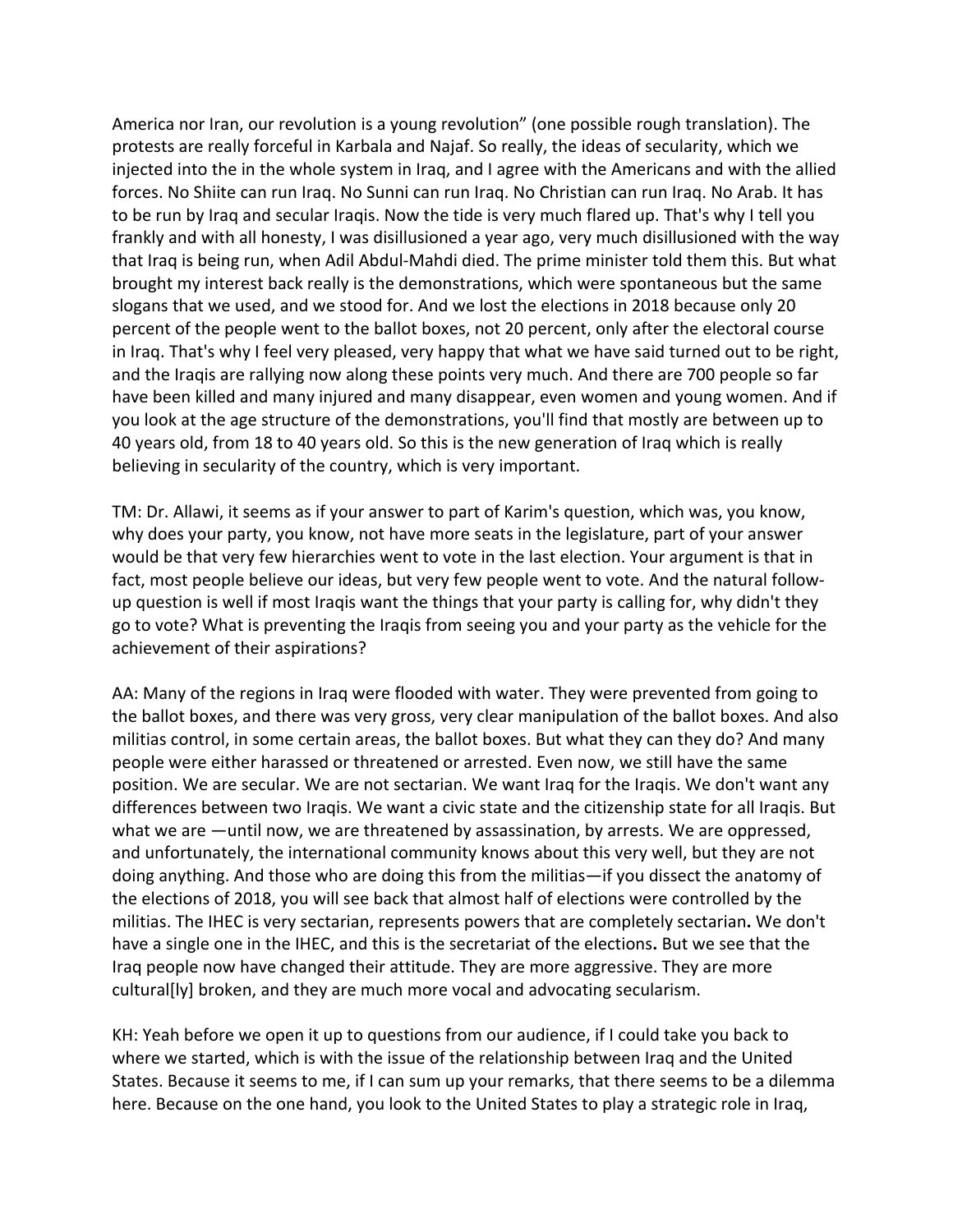and you've been very clear on what the parameters of that role should be. But this comes at precisely the time when the United States seems either unwilling or unable to play that role. I mean president Trump popularized the slogan of ending endless wars, and there seems to be a widespread sentiment in the United States against active involvement in the Middle East in general, and I think that would include Iraq in particular. If you had to make the case to an American audience about why the United States should assume that role, what would you say?

AA: Well, I always say very clearly that the world would not be in peace, not only this part of the world, the Middle East. The whole world will not be in peace. The Middle East is in turmoil, and America is required to help strategically, either by convincing or by pressure, not by war. And going towards—I told the Americans this, and I said it in the media that we don't want a new war in Iraq. And that's why we support the issue of the peaceful resolution for the peace process between the Palestinians and the Israeli. And that's why we are turning really now to Europe to see whether Europe is ready because Europe's feeling depends more than the Americans. Every day, there are assassinations in Europe every now and then by extreme forces, like what happened in France in the last two or three days. And we are also trying to turn to the Russians to see what they can do and how they can convince Iran, to convince Iran not to fight but to convince Iran that their way of engagement is wrong.

If we lose faith in America, America decides not to withdraw. They don't commit themselves, which I think is a shame really because what happens in Iraq now, as a result of the American involvement, continuous environment the occupation, followed by interference and small details. And you can ask Biden himself, why did you go to Iraq to prevent the Iraqi from forming the government? It was very clear now, especially from the emails of Hillary Clinton when she was foreign minister. Putin told me in 2010. He was prime minister then, but he was running his Russian translation. He said I met Clinton, and she said I won't be able to form a government. I said why? She told him that we wouldn't get sufficient votes in the parliament. I said okay, let them try. And secondly, she said because Iran would create problems. This was 2010. Mr. Putin told me and Sabah al-Sabah of Kuwait and Mubarak, also. Then, it turned out to be true what happened. The American administration was trying to prevent Iraqis from formation of the government. And I think if the government had been formed by Iraqis**,** sectarianism would have disappeared, and Daesh should not have occurred. Because after this in 2011 Daesh, thousands escaped from prisons in Iraq. That's why we don't want an interference by the Americans or anybody else on the minority policies. But we want them on a grand scale to convince people that leave it, khalas, we don't need anything else.

TM: This is a good time for us, I think, to allow the audience to engage with your excellency. And so, what I'm going to encourage everybody to do is if you have a question of Dr. Allawi, please use the raise hand function in Zoom, and then I will call on you in the order in which you ask questions and will invite you to unmute yourself. If you're not comfortable asking a question directly, you can always message me directly, and I'll ask the question on your behalf. Okay, so I have one hand up. Let me figure out how to do this. Okay go ahead, sir. You need to unmute yourself.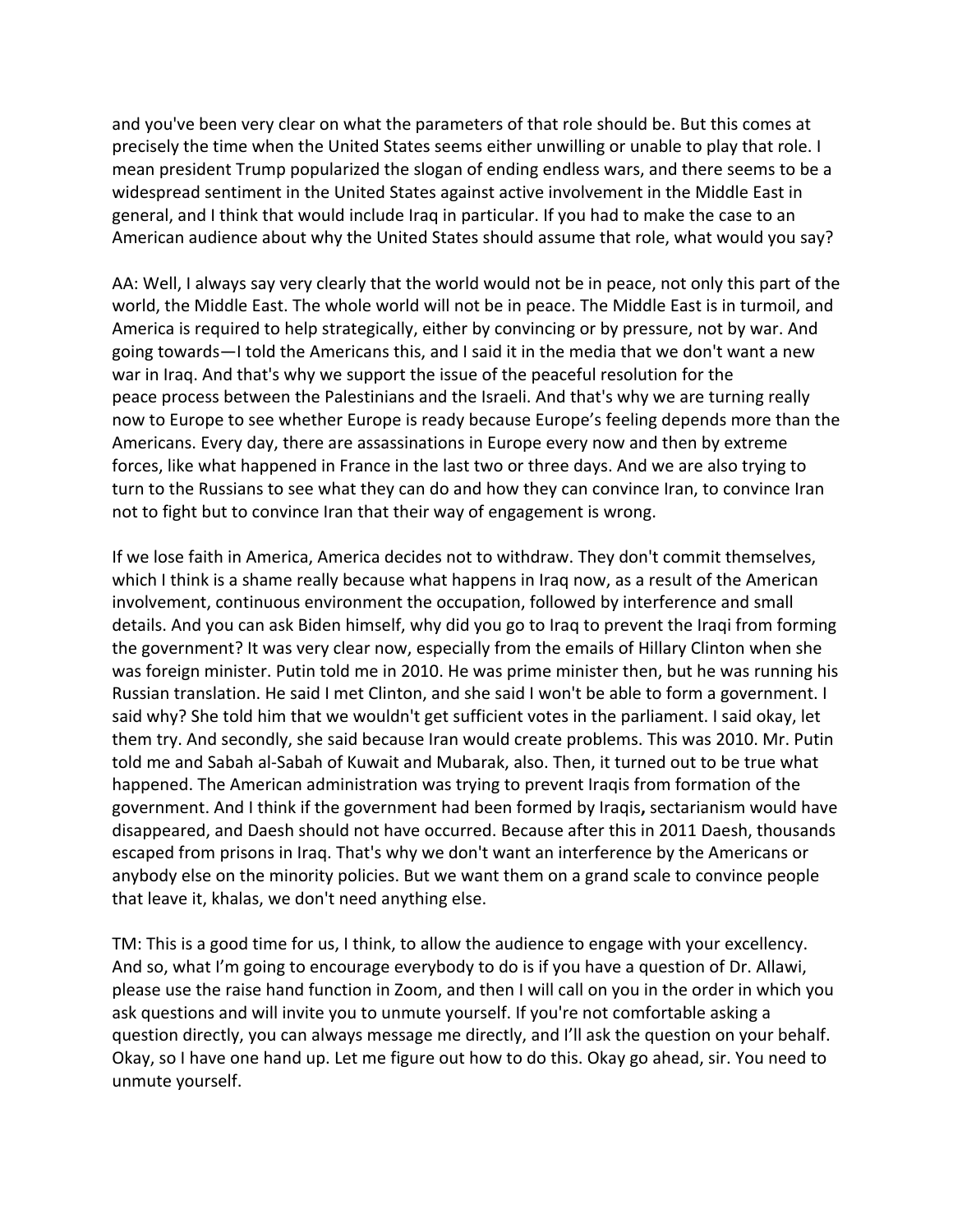XX: Hello, can you hear me? Dr. Allawi, thank you very much. It is a great pleasure to be able to learn from you and hear your perspective. And I did want to ask a question about the Abraham Accords because from my understanding, part of Arab nationalism has always kind of been the support of the Palestinian cause. And I understand that peaceful processes and these ways of normalizing relations are better than nothing. But do you see that as kind of an abandonment. of the historical position to support Palestinians that is often expressed through opposition to Israel?

AA: No, I don't see this— on the contrary, I think the Palestinians have moved great and very long steps towards agreeing on the peace process and engaging with Israel on the peace process. And you can ask Hanan Ashrawi when she comes— Inshallah, she feels better after the incident. The peace process now have divided the Palestinians between Hamas and the extremists, and between those who wants a peace process like Abu Mazen, Mahmoud Abbas, the PLO and the administration, and I think that this should be encouraged. And the only encouragement is to find solution for the population of Palestine, what to do with them, where to go, what to do, where to go, how to live. And I know that the international community have agreed once upon a time on the issue of the two states, a Palestinian and Israeli. They must find through the peace process, not through fighting, through this process and accommodation, which one is better, which one is doable, which one is not doable. And I think the mistake here is to engage with Egypt and with Sudan and with UAE and with Iraq, and I don't know and leave the Palestinians because this will be used tremendously by Iran to manipulate some of the Palestinians, as they have done with the Hamas and to try and muddy waters more than they are mudding the waters now. I told the Zarif myself. I said you have no right to supply Hamas and Hezbollah and Lebanon with missiles to Israel. We have a peace process. We should allow the peace process to grow, to strengthen, and to address and to be a justice process. But this is what we say— it's not a matter of Arab nationalism. We are more realistic. We see Israel as— When I tell you when we were 14, 15 years old, we were thinking of different things, but now it's different. We are seeing politics from a different angle, realpolitik. Israeli politics is there to stay, but also, the Palestinians are there to stay. I can't throw them on the sea and say your life is your encounter. Khalas, goodbye to you. So we have to find a solution through a peace process. That's why I define the peace process, not the conflict.

TM: I mean you've expressed your view of Mr. Biden. But on this particular issue, it sounds like Mr. Biden might be closer to your preferences than Mr. Trump.

AA: I hope so. I hope he's enlightened to see what my issues are.

TM: Okay let me get some more questions here. The next question I have is from Dr. David Patel of Brandeis University, one of our most gifted scholars of Iraq. Go ahead Dr. Patel.

DP: Thank you for this wonderful talk. I'm wondering how do you see the new districting, the new subdivision of the governance in Iraq affecting the coalitions leading up to the next election and the results of those? And secondly, it's kind of related. Is your party taking any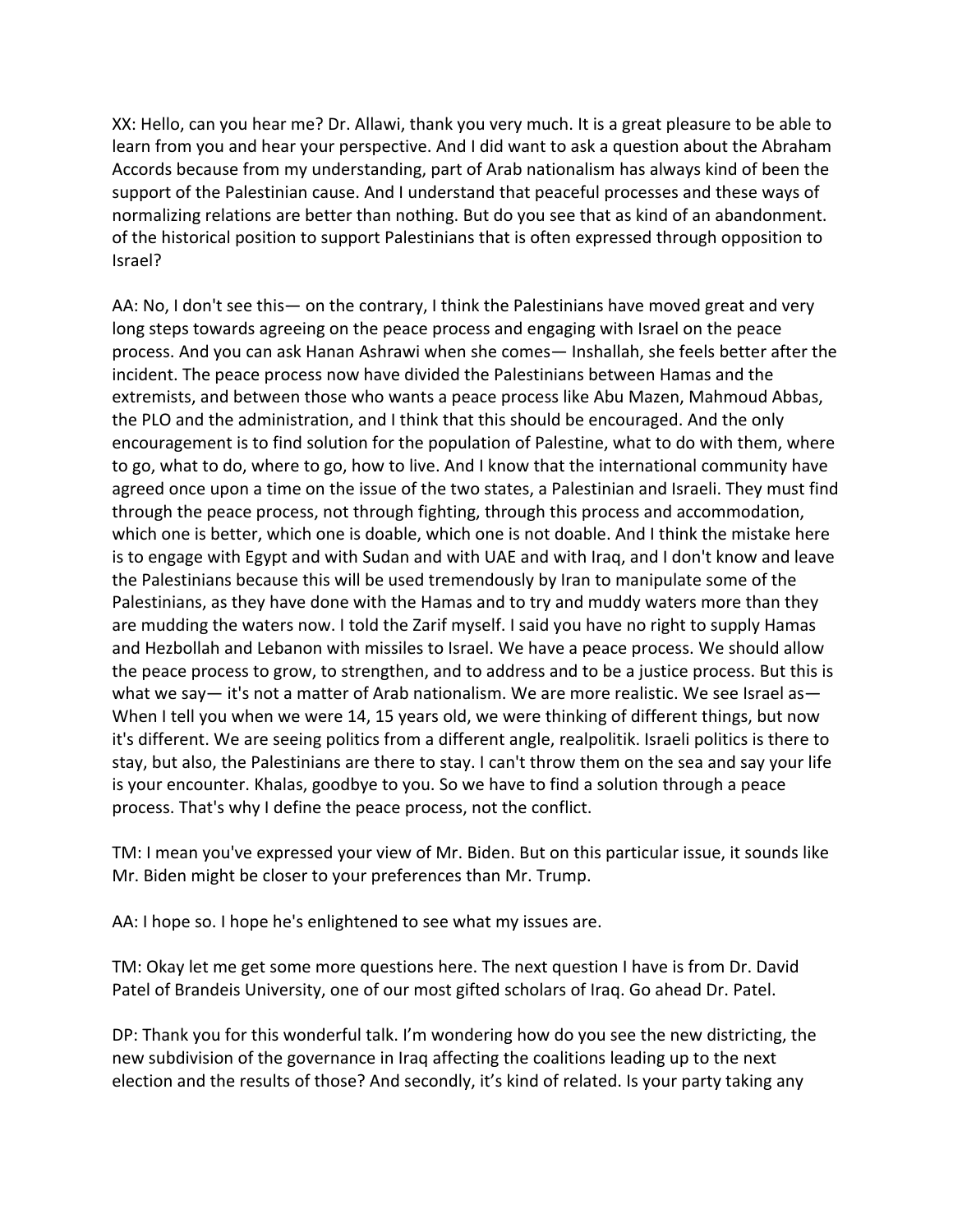position on this intra-Sunni Arab split that's trying to unseat Halbousi as a speaker of parliament?

AA: No we're not taking part in this. We don't take part in—you know, our part really is to deplore sectarianism and to blur corruption and to lay the groundwork for just elections and fair elections. And even, I said fair elections is enough to be 65 percent fair. We don't win 70 or 80 or 90 percent, 65. So we don't go into these details. Wallahi who is angry with who and who wants to drink because I think all the parliament is illegitimate. That's why I resigned from parliament. I'm not a member of parliament anymore because maximum 20 percent of the electorate went to elect parliament. 20 only; what kind of legitimacy this gives you? Plus the 20 percent are divided Shia and Shia militias and the Sunnis and (undiscernible). And I don't know**.**  So really, it's a matter of getting our priority right. Our priority really is to have fair elections and to get all what's happening now behind us**.**

By the way, I told Adil Abdul-Mehdi and Mustafa al-Kadhimi, and I said, why don't you engage the demonstrators and engage the unions and the associations, as well as the parliament, as well as the political forces? So I have three components: the demonstrators who are millions, representatives of them and the political groups of Iraq and also the unions, which is very wellestablished institutions in Iraq and associations, trades, union, lawyers union, and so on. And create a government, which encompasses the whole, these three groups. And this would work very gradually, but definitely, it will work towards better elections in the future. But they didn't do it. They were under pressure from the militias, and they told me this. And that's why Adil Abdul-Mehdi resigned because he couldn't fix this, the militias and their demands. And Mustafa al-Kadhimi is squeezed now. And he is not able. He doesn't have a platform, is unable to run the country, and the Iraq is going through the abyss.

TM: Our next question, Dr. Allawi, is from Matt Buehler, a former fellow of the Harvard Middle East initiative and a professor at the University of Tennessee.

## AA: Matt Buehler?

TM: Go ahead. Matt are you unmuted? Okay I've lost him. I think he's lost his connection, so while we're trying to figure that out, I'll go to senior fellow of the Middle East initiative, Rami Khouri

XX: Thank you. My father served as his last job as head of the U.N. information center in Baghdad in the 1970s, and I spent a couple of summers there. I wanted to ask you, given your experience and your many contacts around the region and your living through these last 20, 30 years of erratic politics all over the Arab world, do you feel possibly that one of the mistakes that has been made in Iraq, as well as in many other Arab countries has been to go move too quickly to national elections before allowing the societies to form the institutions and to negotiate informally to allow the kind of consensus government that you're talking about?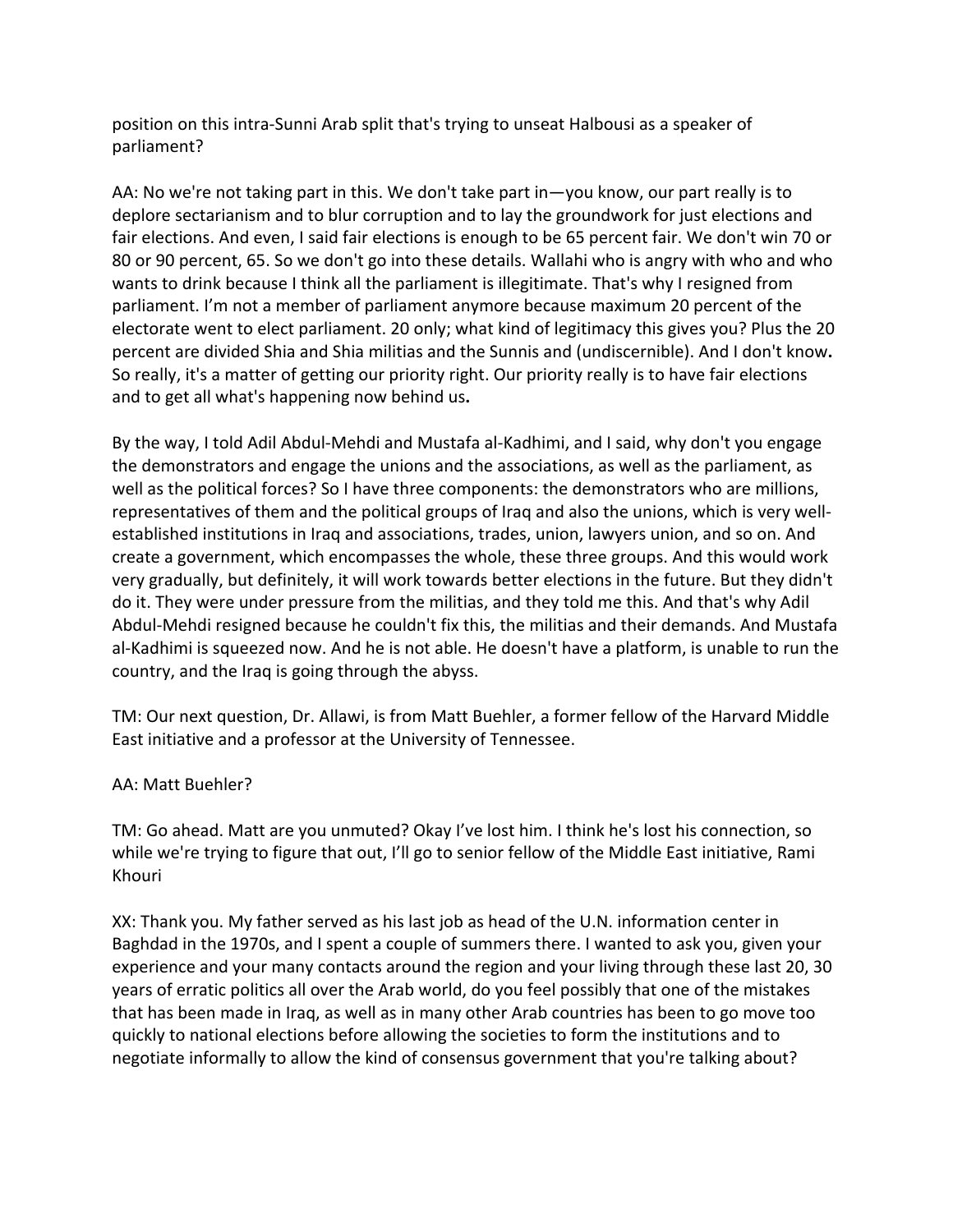AA: I think, you know, frankly speaking, the whole story started with Iraq and to throw Iraq into immediately to— I did not want —the political forces in Iraq suggested to me they need to two years at least before the elections takes place until they organize themselves, and I was in favor of this. But I have given my word that it's an interim government, and once we do the election I'm not— I refused. I said I will agree on this provided that you find another prime minister, and the governing council should elect a new prime minister. They rejected this for we did the elections. And I feel very sorry because I went with the elections, and the way I would attribute (?) it. The first election was really transparent, no problem. I allowed the U.N. to choose the IHEC**,** no interference from Iraq at all. So there wasn't a Sunni, a Shia, a Christian— I don't know what. It was a pure Iraqi, very capable Iraqi group, and I supported them myself.

And really what happened is after I left, downpour of— Iraq went sloping down. And once Iraq was lost as a country. the whole Middle East went into—then came the so-called Arab spring, which is not a spring. They are a bloody autumn, rather than spring. And also, it was encouraged by our friends in the United States, really pushing the Arabs into, and I told Bush once, George Bush. I said look, you can't have a photocopy of what you have in America in Iraq. We are just still beginning. We have been living for 40 years under concrete dictatorship. How can we go into full-blown democracy immediately? I think there were lots of mistakes. I don't want to go into the mistakes that was committed by the United States and the occupation and then and so on. But really, we respect. We share a lot of common grounds with the United States, rule of law, freedom of speech.

Most importantly, we see ourselves as moderates, not extremists, and we see the United States as a moderate country. And the American people are moderates. So that's why we feel that we need the support of the United States, not in the integrity of politics but in the general strategy to highlight to Iran and to introduce this and the security council. So why not to say that Iran have to refrain from interfering in the matters of Iraq and Yemen and Lebanon and Syria? And they can't refer to the speeches of the Iranians themselves when they say we rule four or five capitals. We rule Beirut. We rule Damascus. We rule Baghdad. We rule Sana'a. But that's why there were a series of mistakes committed by our American friends. That's why I say there is a moral obligation, as well as legal obligation by the United States to help this region because this region really, in a way, is in the center of the world.

You know, the cardinal who died, passed away, Delly**.** He believed that the Americans were trying to vacate the Christians from Iraq and from the Middle East. He told me this personally, but we can't have this. We can't have a Christian and the Shi'a and the Sunni. We have to have an Iraqi citizen. You may be Christian. You may be Mizrahi. But first of all, you are an Iraqi citizen. That's what we need to do, and this is our function, not the Americans. They can't dictate it. There is a body in Europe for religious dialogue. They wanted to see me. I refused. I said to see why? What? We don't want you to interfere. We don't have problems. I don't have problem. I studied in an American Jesuit school called Baghdad College (?), if you know it. You know, there were Christians. There were Jewish people, Shias, Sunnis. We never felt that there is any difference between each. Now you have to—and that's why the Iraqis now, the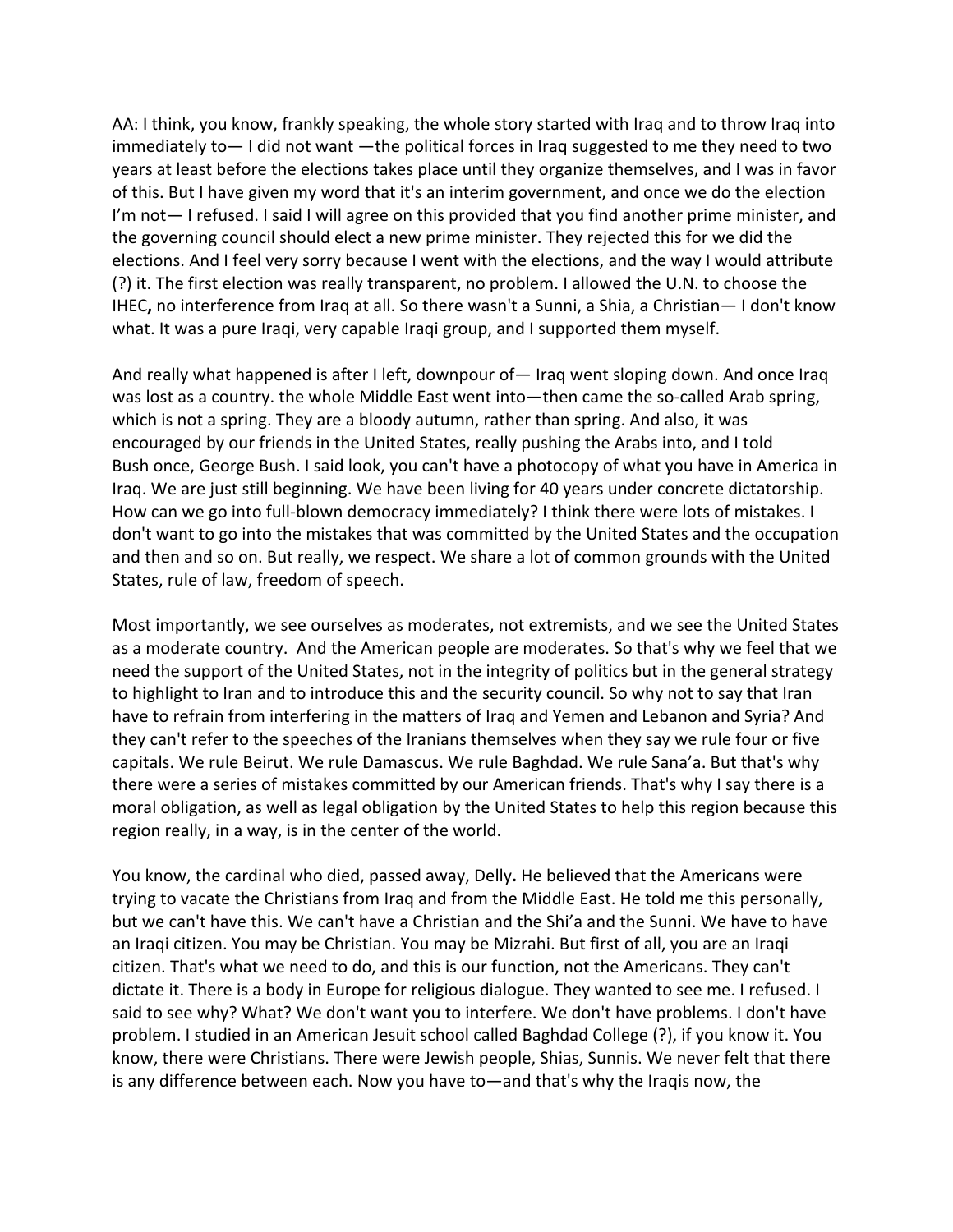demonstrations are calling for a secular Iraq**,** no Iran or influence, not even America not to intervene.

TM: Thank you for that Dr. Allawi. We're coming on the end of our time. So this is going to be the last question from Professor Buehler at the University of Tennessee. Go ahead.

MB: So Mr. Prime Minister, thank you very much for your talk. Given that Iraqi Kurdistan has achieved greater stability and economic growth compared to other areas of Iraq, do you see the region over the next 10 to 15 years either seeking full independence as a sovereign nation, seeking even greater autonomy within the Iraqi state, maintaining its current status, or perhaps seeking greater integration with the broader Iraqi state? Thank you.

AA: I think more autonomy. I think so. Masoud Barzani is a very dear friend of mine, and I engage with him. And we are very close to each other since very early days. And I told him I said look, if you want consensus to separate from Iraq, you won't get it. You won't get it. Maybe the casual vote for it, for this, but you won't get it because neither of the Americans nor the Russians nor the British nor the Iraqis nor the Arabs nor Turkey nor Iran are ready to accept this. It's better for you to take the graduation and work towards more autonomy for Kurdistan. This is better. He agreed there, and he sent me a letter on my initiative. And I took a little time, and I went, and said I saw King Abdullah II. I was the head of the Arab summit. And I said you have to get a body and Masoud Barzani together and to give Masoud the way out of what he did on the consensus on Kurdistan. And let them meet together in your house either for lunch or dinner and let them fight. But at least let them resolve the issue. And let Masoud go back with honorable way out of what he—so the king agreed he agreed and Masoud agreed to come to Jordan. I recall, it was on Wednesday. He agreed to come, but Abadi refused. He said I have to apologize from me, from body, from the Kurds, and from the Iraq. I said what's this? Are we fighting, apologize one from the other or on the unity of Iraq? I think really what we need to do is through dialogue and through friendly and brotherly and encompassing, because of course, they are part and parcel of Iraq, to have more autonomy. And their slogan since I was involved in politics was the democracy for Iraq and the self-autonomy for Kurdistan. Fine. I don't have a quarrel with this, but this should be done in a mutually agreed way and in a progressive way. But I can't see them decision on forming a government yet. I don't know, in 20, 30 years or 11. And I don't see them becoming under the control of Iraq completely. That's why I think autonomy is better.

TM: Dr. Allawi, I think we could probably spend another two hours talking with you and absorbing your wisdom, not just on the situation in Iraq but also what you're seeing in the United States and America's changing role in the region and in the world. So I hope that you will, once this pandemic is over, do us the honor of coming and visiting us here at Harvard so that we can continue this discussion.

AA: My pleasure. You know, I always would like to come to Egypt. I know Sisi very well. I come and see him every now and then. See I love Egypt. I love these people. My wife in fact started as medicine in Egypt.